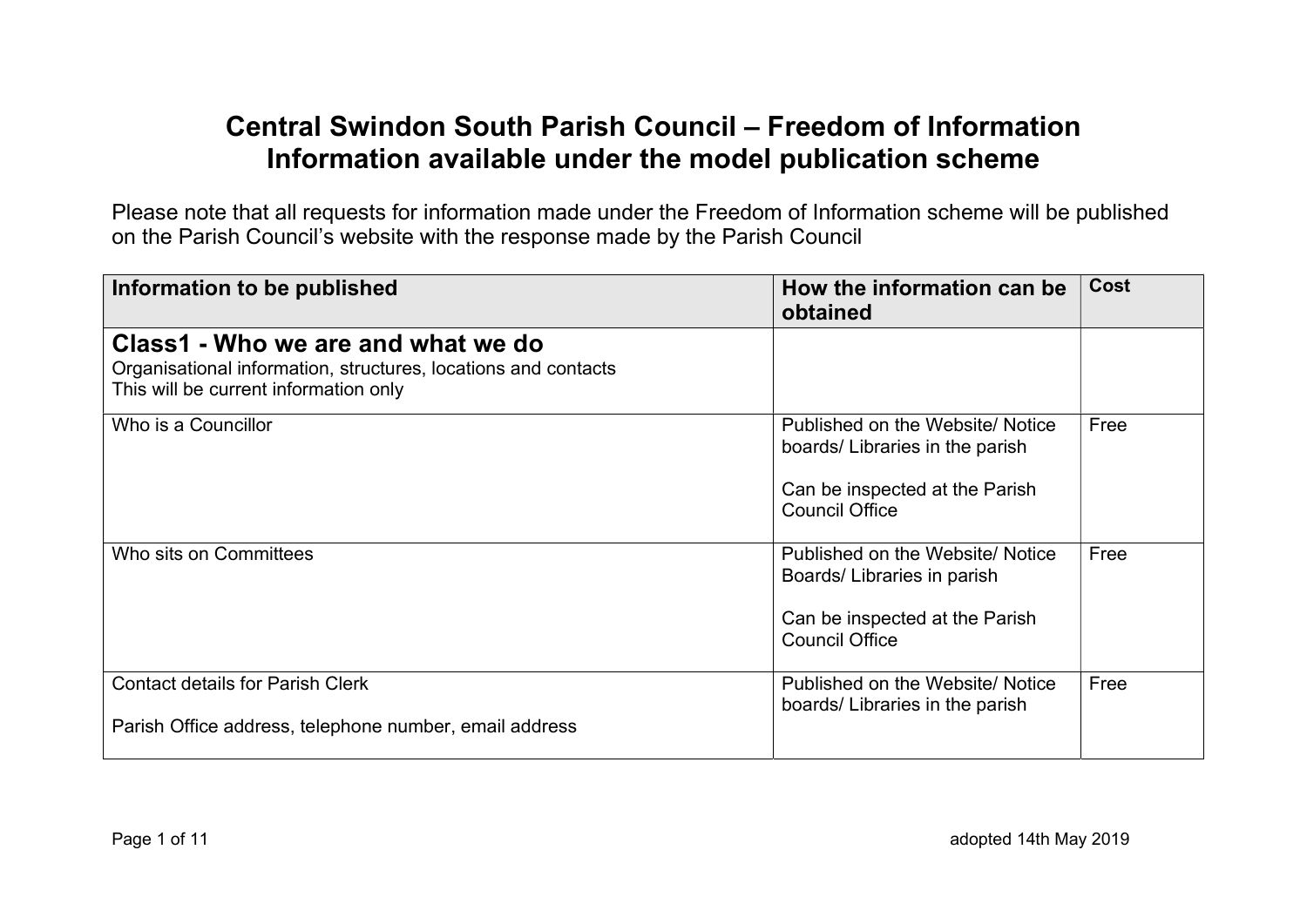| <b>Contact details for Councillors</b>                                         | Published on the Website/ Notice<br>boards/ Libraries in the parish | Free             |
|--------------------------------------------------------------------------------|---------------------------------------------------------------------|------------------|
| Telephone number and email address (if available)                              |                                                                     |                  |
|                                                                                | Can be inspected at the Parish                                      |                  |
|                                                                                | <b>Council Office</b>                                               |                  |
| <b>Contact details for Ward Councillors</b>                                    | Published on the Website/Notice                                     | Free             |
|                                                                                | boards/ Libraries in the parish                                     |                  |
|                                                                                | Can be inspected at the Parish                                      |                  |
|                                                                                | <b>Council Office</b>                                               |                  |
|                                                                                |                                                                     |                  |
| Class 2 – What we spend and how we spend it                                    |                                                                     |                  |
| Financial information relating to projected and actual income and expenditure, |                                                                     |                  |
| procurement, contracts and financial audit                                     |                                                                     |                  |
| Annual return form and report by auditor for current and previous Financial    | Can be inspected at the Parish                                      |                  |
| Year (available from 2017/18 financial year)                                   | Council Office by appointment                                       |                  |
|                                                                                |                                                                     |                  |
|                                                                                | Published on the Website                                            | 10p per<br>sheet |
|                                                                                | Hard Copy available                                                 |                  |
| <b>Budget for current Financial Year</b>                                       | Can be inspected at the Parish                                      |                  |
|                                                                                | Council Office by appointment                                       |                  |
|                                                                                | Hard copy available                                                 | 10p per          |
|                                                                                |                                                                     | sheet            |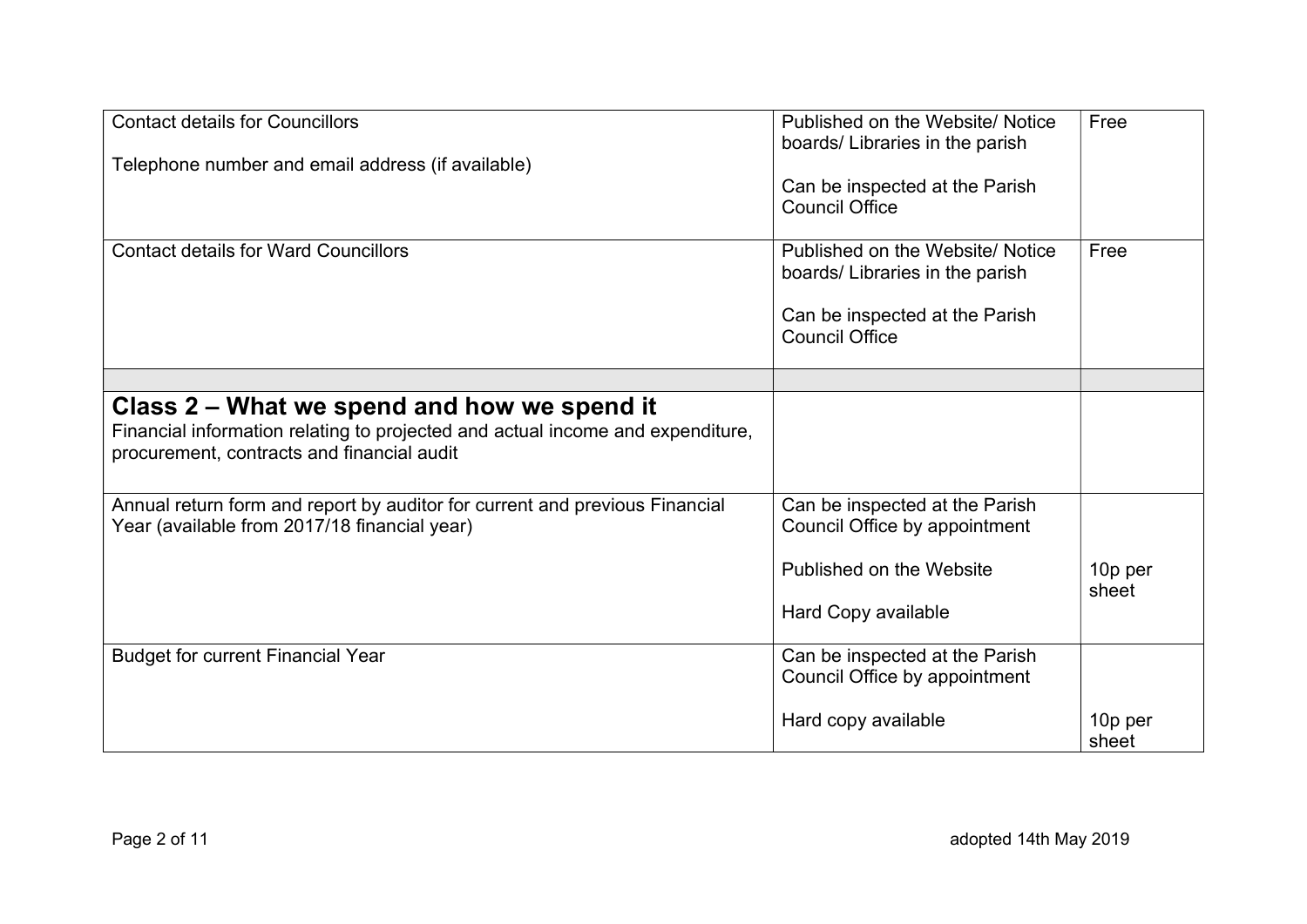| Precept for current Financial Year                                                    | Published on the Website                                        | Free             |
|---------------------------------------------------------------------------------------|-----------------------------------------------------------------|------------------|
|                                                                                       | Can be inspected at the Parish<br><b>Council Office</b>         |                  |
|                                                                                       | Hard copy available                                             | 10p per<br>sheet |
| <b>Financial Regulations</b>                                                          | Can be inspected at the Parish<br>Council Office by appointment |                  |
|                                                                                       | Published on the Website                                        | 10p per<br>sheet |
|                                                                                       | Hard copy available                                             |                  |
| Grants given in current and previous Financial Years (only current year)              | Can be inspected at the Parish<br>Council Office by appointment |                  |
|                                                                                       | Hard copy available                                             | 10p per<br>sheet |
| List of current contracts awarded and value of contract for current Financial<br>Year | Can be inspected at the Parish<br>Council Office by appointment |                  |
|                                                                                       | Hard copy available                                             | 10p per<br>sheet |
| Members' allowances and expenses                                                      | Can be inspected at the Parish<br>Council Office by appointment | 10p per          |
|                                                                                       | Published on the Website                                        | sheet            |
|                                                                                       | Hard copy available                                             |                  |
|                                                                                       |                                                                 |                  |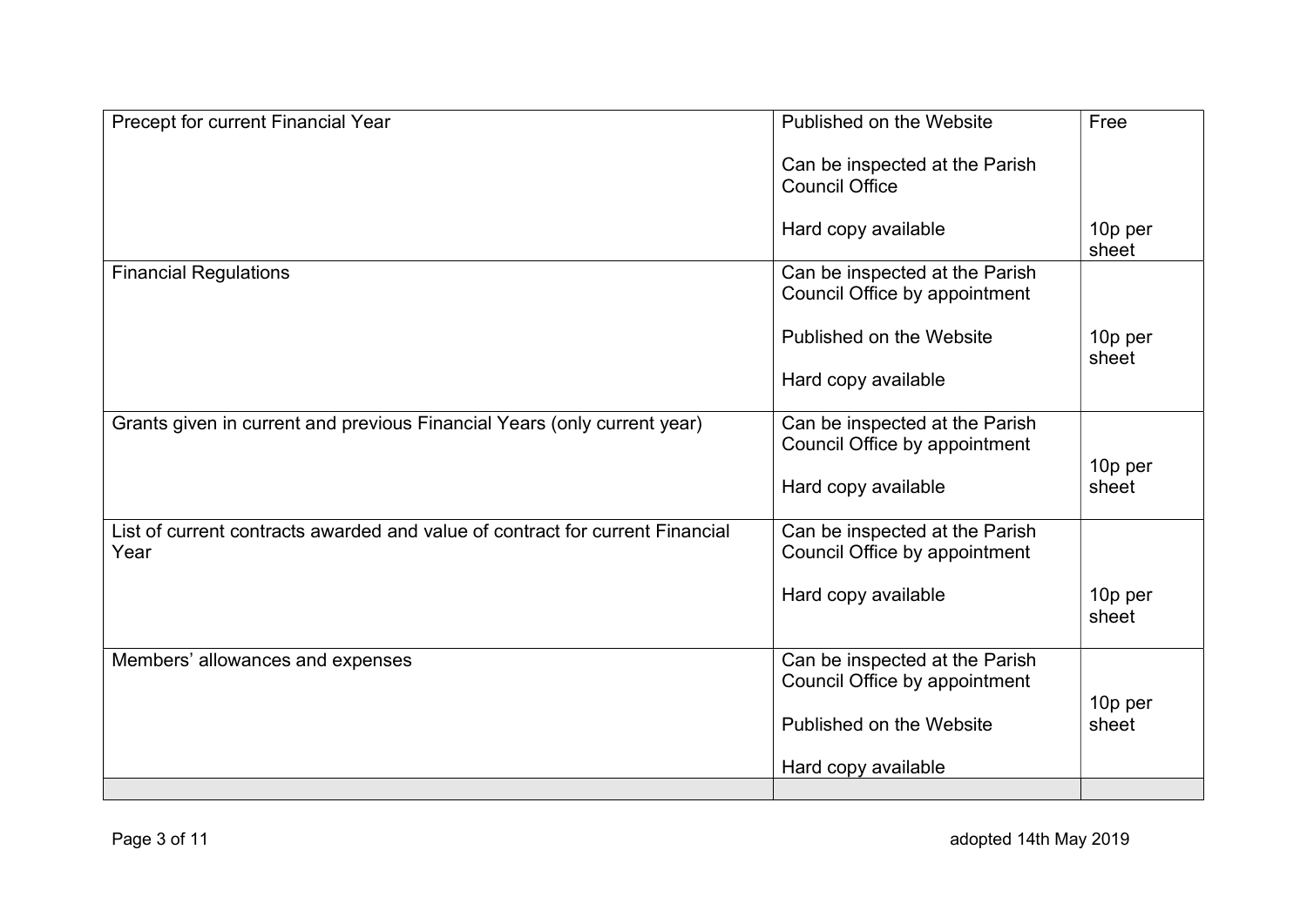| Class 3 – What our priorities are and how we are doing<br>Strategies and plans, performance indicators, audits, inspections and reviews |                                                    |                          |
|-----------------------------------------------------------------------------------------------------------------------------------------|----------------------------------------------------|--------------------------|
| Neighbourhood Plan (not available at this time)                                                                                         |                                                    |                          |
| <b>Planning Guidance</b>                                                                                                                | <b>Published on Website</b><br>Hard copy available | Free<br>10p per<br>sheet |
| Annual Reports to Annual Parish Meeting - included in Minutes of Meeting (will<br>be available from March 2019)                         |                                                    |                          |
|                                                                                                                                         |                                                    |                          |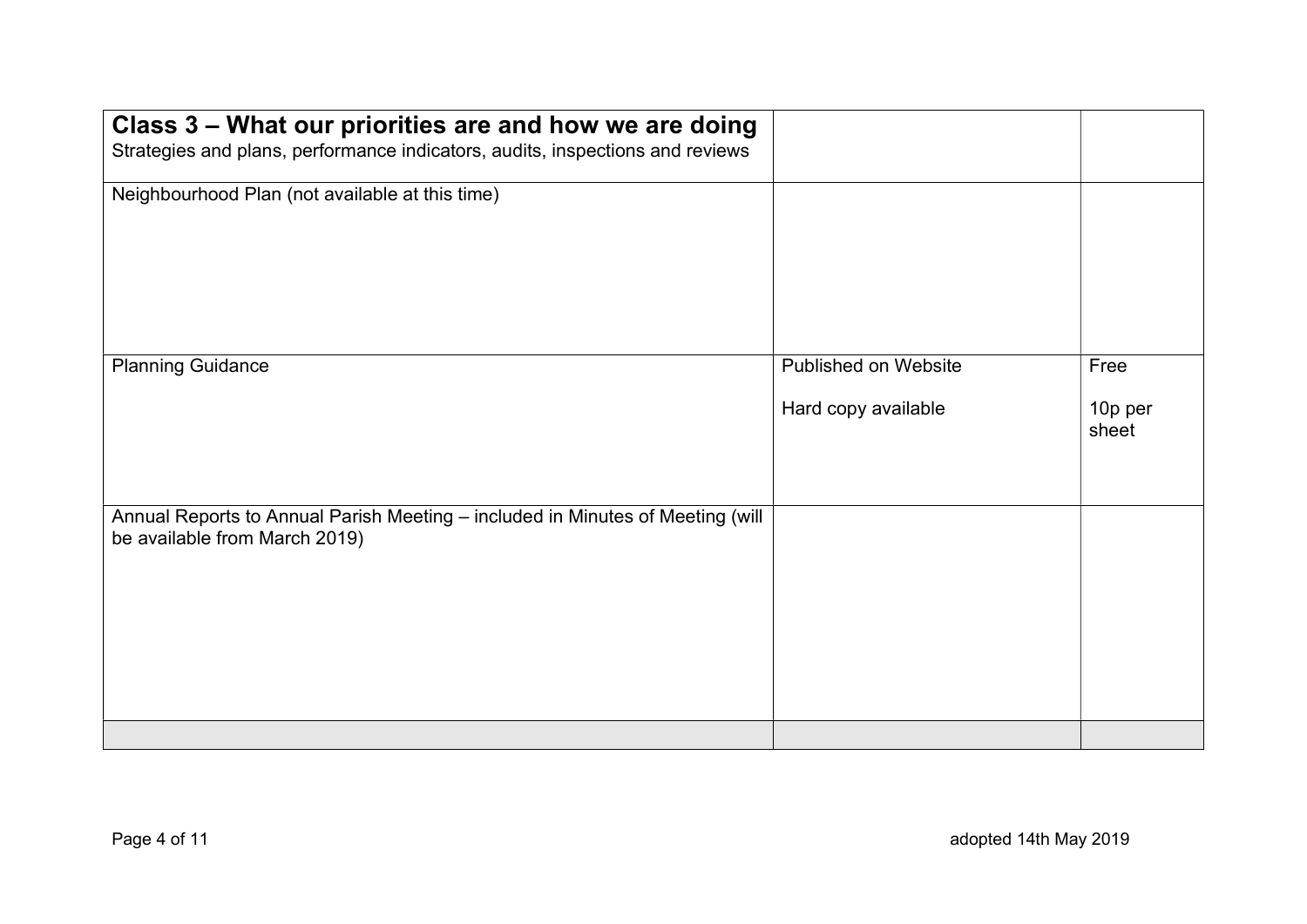| Class 4 - How we make decisions<br>Decision making processes and records of decisions                  |                                                                    |                  |
|--------------------------------------------------------------------------------------------------------|--------------------------------------------------------------------|------------------|
| Timetable of meetings for current year                                                                 | Published on the Website.                                          | Free             |
| Council, committees and parish meeting                                                                 | Can be inspected at the Parish<br><b>Council Office</b>            | Free             |
|                                                                                                        | Hard copy available                                                | 10p per<br>sheet |
| Agendas of meetings for current year                                                                   | Published on the Website/Notice<br>boards/ Libraries in the parish | Free             |
|                                                                                                        | Hard copy available at meetings                                    | Free             |
| Minutes of meetings – excluding any information that is properly regarded as<br>private to the meeting | Website                                                            | Free             |
|                                                                                                        | Parish Office:-                                                    |                  |
|                                                                                                        | Can be inspected at the Parish<br>Council Office by appointment    |                  |
|                                                                                                        | Hard copy available                                                | 10p per<br>sheet |
|                                                                                                        |                                                                    |                  |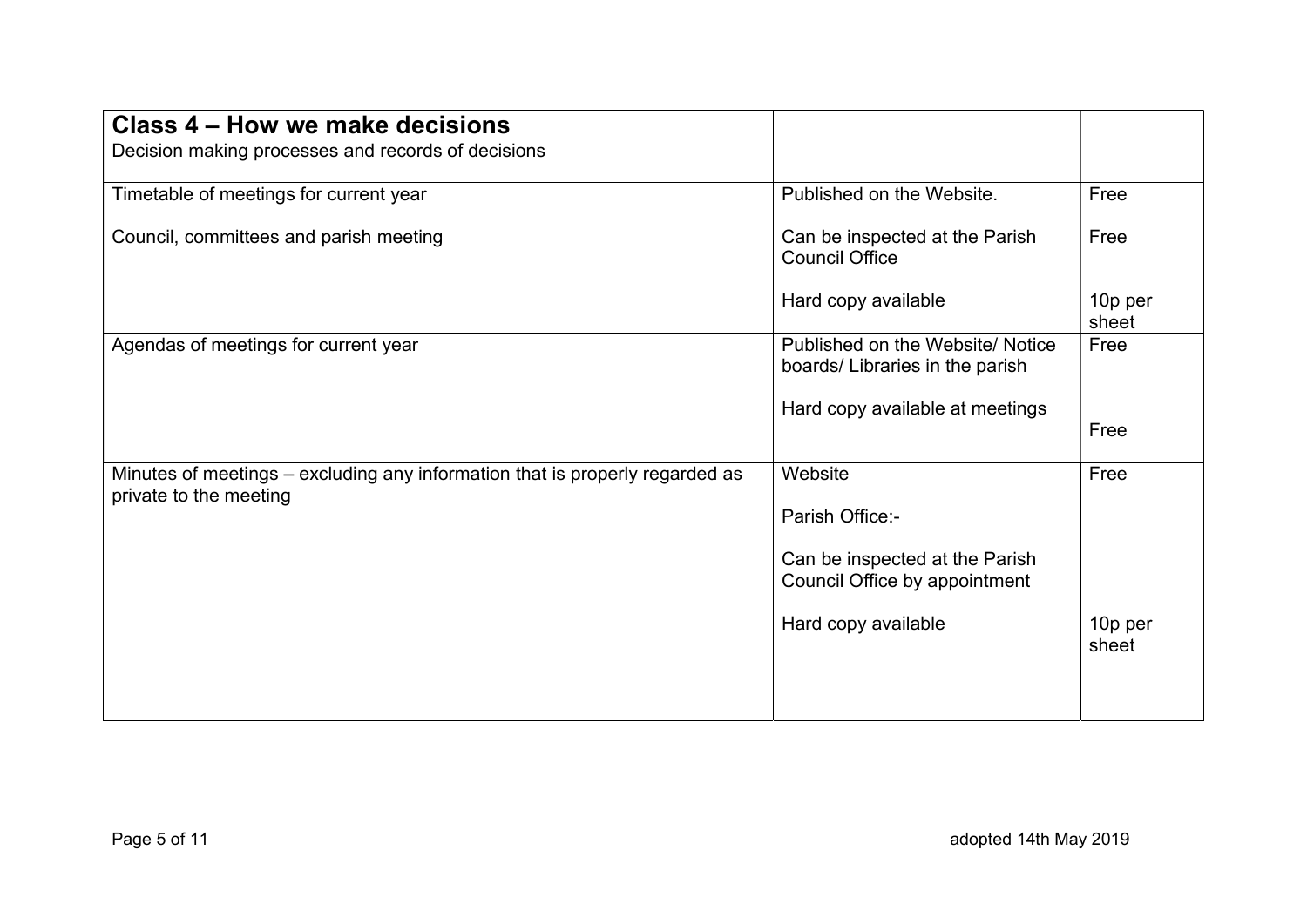| Reports presented to council meetings – excluding any information that is<br>properly regarded as private to the meeting                        | Can be inspected at the Parish<br>Council Office by appointment |                  |
|-------------------------------------------------------------------------------------------------------------------------------------------------|-----------------------------------------------------------------|------------------|
|                                                                                                                                                 | Hard copy available                                             | 10p per<br>sheet |
| Responses to consultation papers                                                                                                                | Can be inspected at the Parish<br>Council Office by appointment |                  |
|                                                                                                                                                 | Hard copy available                                             | 10p per<br>sheet |
| Responses to planning applications- see minutes of Planning Committee.                                                                          | Same as Minutes above                                           |                  |
|                                                                                                                                                 |                                                                 |                  |
| Class 5 – Our policies and procedures<br>Current written protocols, policies and procedures for delivering our services<br>and responsibilities |                                                                 |                  |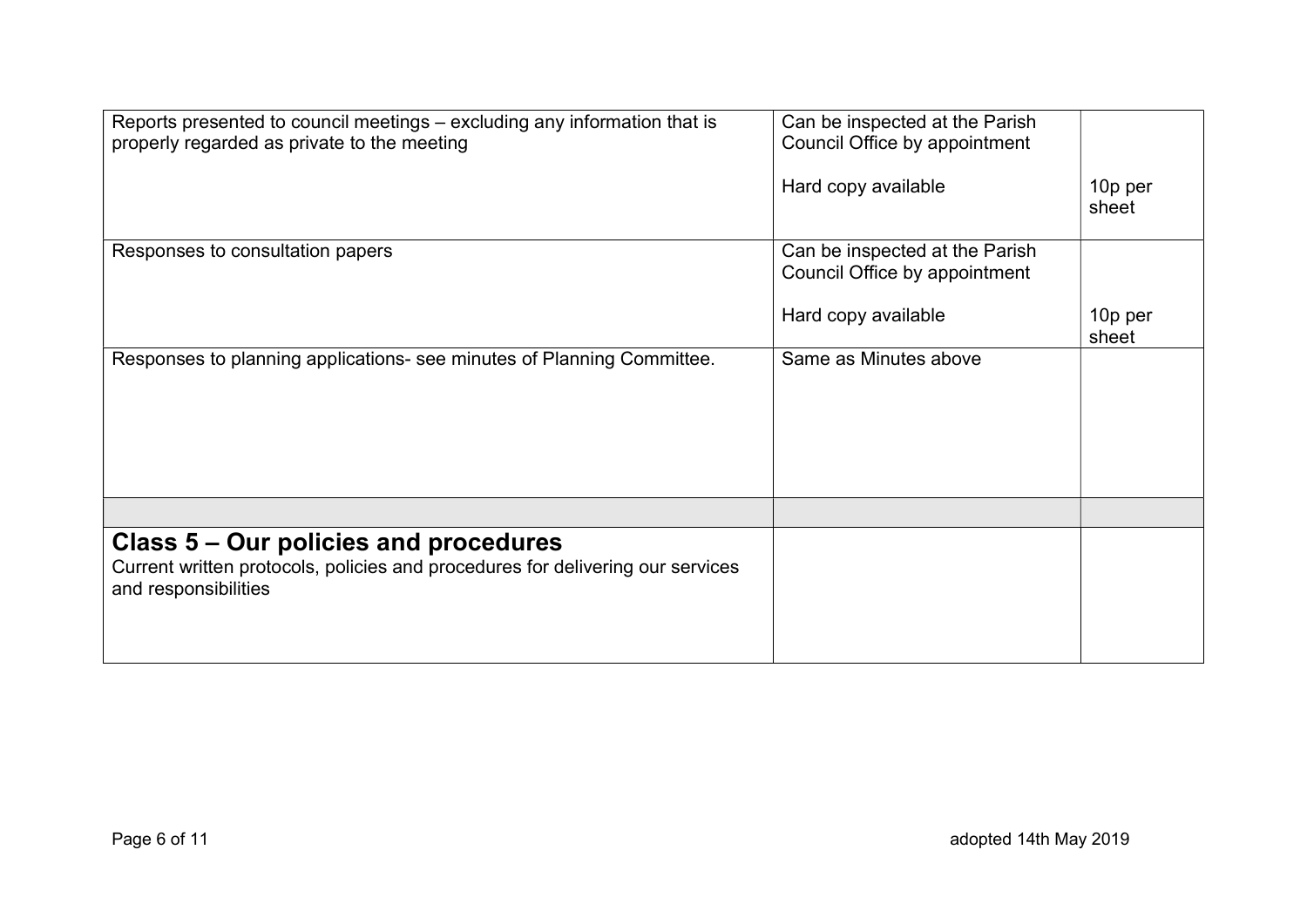| Policies and procedures for the conduct of council business:                                                        | Can be inspected at the Parish<br>Council Office by appointment |                  |
|---------------------------------------------------------------------------------------------------------------------|-----------------------------------------------------------------|------------------|
| <b>Standing Orders</b><br>Committee and Working Parties Terms of Reference and Delegation Scheme<br>Code of Conduct | Published on the Website.                                       | 10p per<br>sheet |
| <b>Policy Document</b>                                                                                              | Hard copy available                                             |                  |
| Policies and procedures for the provision of services and about the<br>employment of staff:                         | Can be inspected at the Parish<br>Council Office by appointment |                  |
| <b>Equality and Diversity policy</b><br>Health and Safety policy<br><b>Habitual or Vexatious Complainant Policy</b> | Published on the Website.                                       | 10p per<br>sheet |
| Complaints procedures                                                                                               | Hard copy available                                             |                  |
| Information security policy                                                                                         | Can be inspected at the Parish<br>Council Office by appointment |                  |
|                                                                                                                     | Hard copy available                                             | 10p per<br>copy  |
| Records management policies (records retention, destruction and archive)                                            | Can be inspected at the Parish<br>Council Office by appointment |                  |
|                                                                                                                     | Hard copy available                                             | 10p per<br>copy  |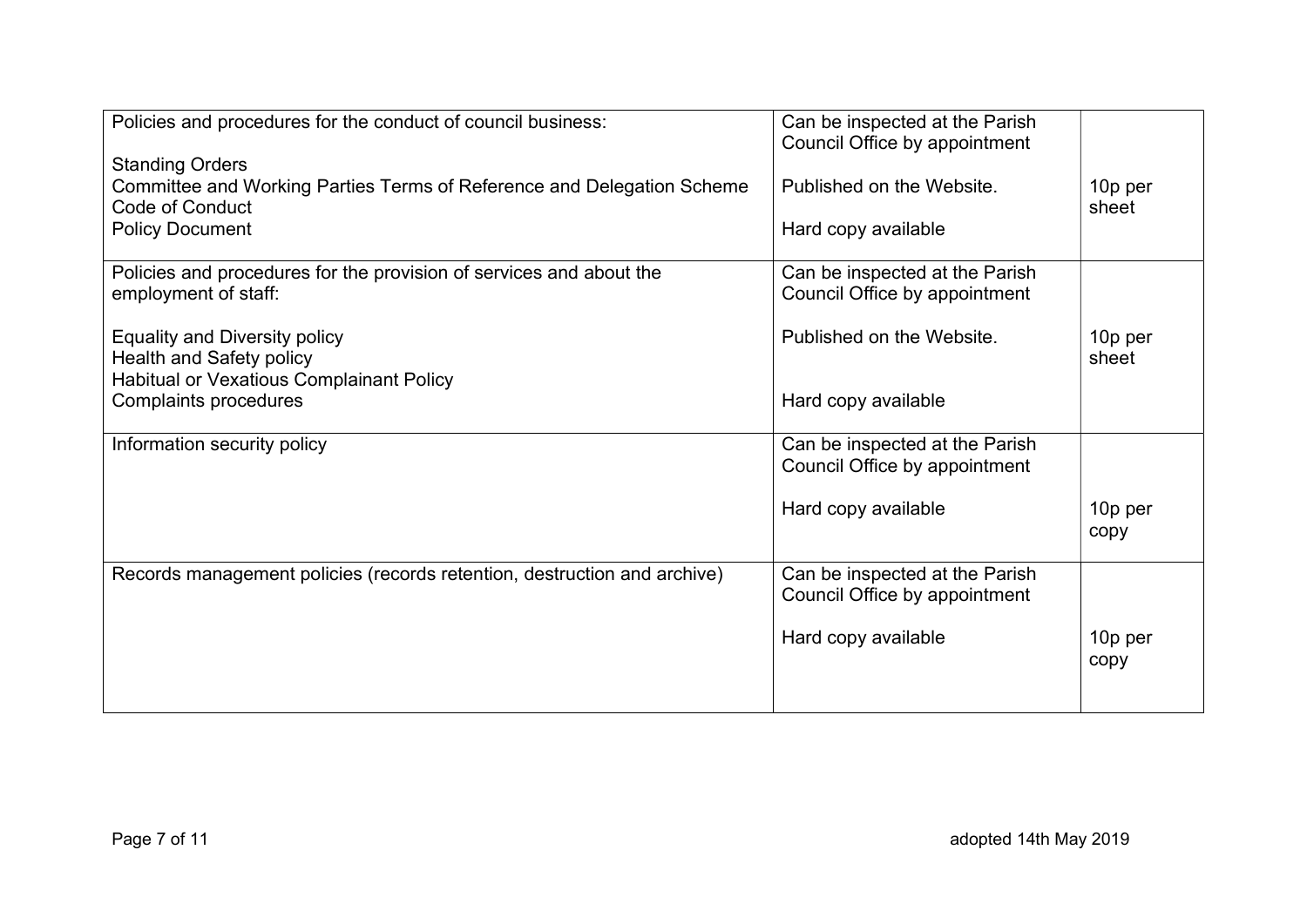| Data protection policies                                 | Can be inspected at the Parish<br>Council Office by appointment |                 |
|----------------------------------------------------------|-----------------------------------------------------------------|-----------------|
|                                                          | Hard copy available                                             | 10p per<br>copy |
| Schedule of charges (for the publication of information) | See below                                                       |                 |
| Class 6 – Lists and Registers                            |                                                                 |                 |
| Currently maintained lists and registers only            |                                                                 |                 |
| <b>Assets Register</b>                                   | Can be inspected at the Parish<br>Council Office by appointment |                 |
|                                                          | Hard copy available                                             | 10p per<br>copy |
| Register of members' interests                           | Published on website                                            |                 |
|                                                          | Can be inspected at the Parish<br>Council Office by appointment |                 |
|                                                          | Hard copy available                                             | 10p per<br>copy |
| Register of gifts and hospitality                        | Can be inspected at the Parish<br>Council Office by appointment |                 |
|                                                          | Hard copy available                                             | 10p per<br>copy |
|                                                          |                                                                 |                 |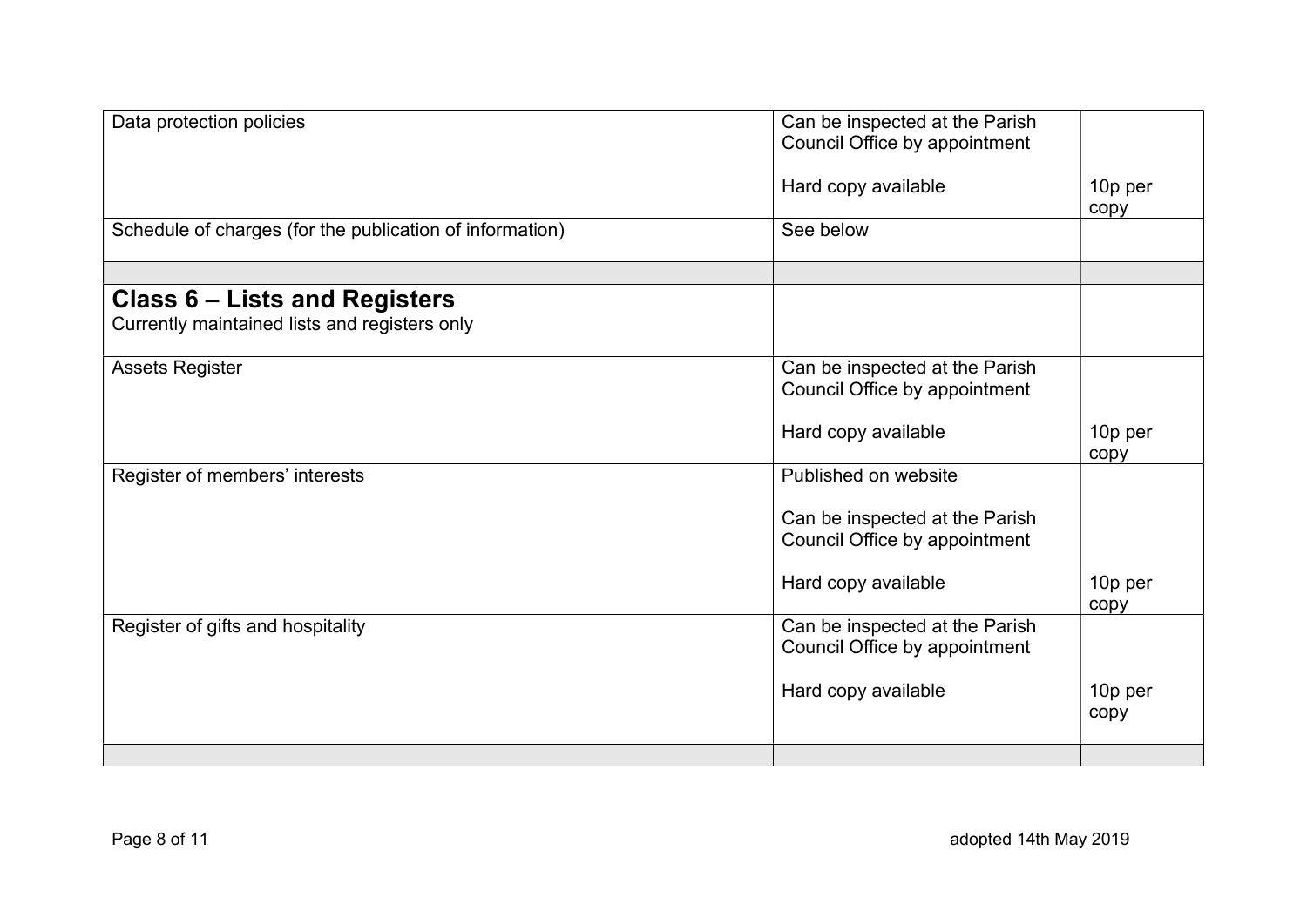| Class 7 – The services we offer<br>Information about the services we offer, including leaflets, guidance and<br>newsletters produced for the public<br>Current information only | (hard copy or website; some<br>information may only be available<br>by inspection) |      |
|---------------------------------------------------------------------------------------------------------------------------------------------------------------------------------|------------------------------------------------------------------------------------|------|
| Allotments                                                                                                                                                                      | More information from the Parish<br>Office and website                             |      |
| Parks, playing fields and recreational facilities                                                                                                                               | More information from the Parish<br>Office and website                             |      |
| Seating, litter bins, clocks, memorials and lighting                                                                                                                            | More information from the Parish<br>Office                                         |      |
| <b>StreetSmart Services</b>                                                                                                                                                     | More information from the Parish<br>Office                                         |      |
| Dog waste bins                                                                                                                                                                  | More information from the Parish<br>Office                                         |      |
| <b>Newsletter - Quarterly</b>                                                                                                                                                   | Copy sent to all households in<br>parish                                           | Free |
|                                                                                                                                                                                 | Hard copy available from Parish<br>Office                                          |      |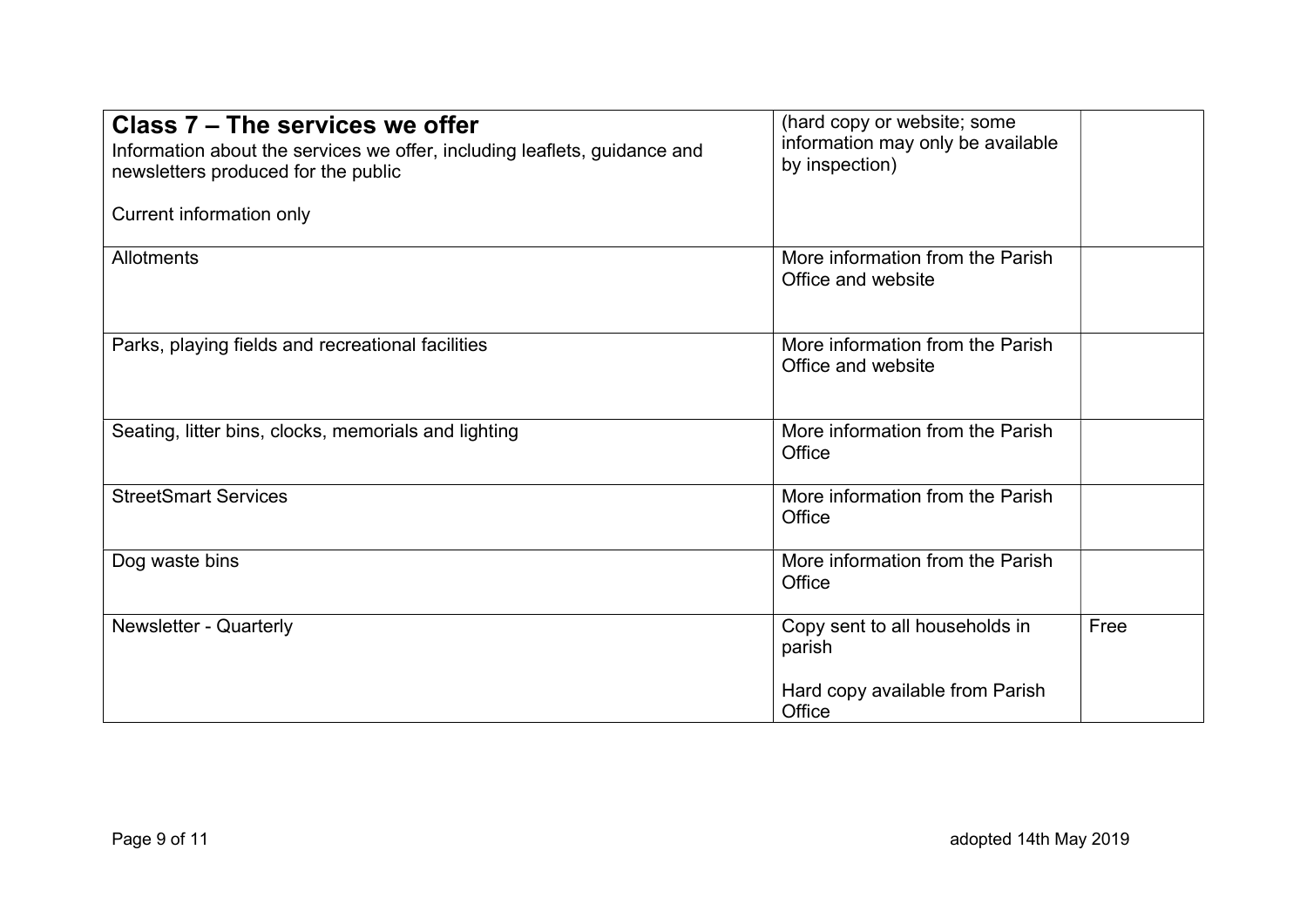| A summary of services for which the council is entitled to recover a fee,<br>together with those fees (e.g. burial fees)                           | More information from the Parish<br>Office and website                                 | Free             |
|----------------------------------------------------------------------------------------------------------------------------------------------------|----------------------------------------------------------------------------------------|------------------|
|                                                                                                                                                    | Hard copy available                                                                    | 10p per<br>sheet |
|                                                                                                                                                    |                                                                                        |                  |
| <b>Additional Information</b><br>This will provide Councils with the opportunity to publish information that is not<br>itemised in the lists above |                                                                                        |                  |
| <b>Health and Safety</b><br>Play Ground inspection records<br>Pavilion safety inspection record                                                    | Can be inspected at the Parish<br>Council Office by appointment<br>Hard copy available | 10p per<br>sheet |

## Contact details:

Clerk : Rob Core

| South Swindon Parish Council |
|------------------------------|
| Gladstone Street             |
| Swindon                      |
| SN <sub>1</sub> 2AU          |

Tel: (01793) 312006 Email: clerk@southswindon-pc.gov.uk

## SCHEDULE OF CHARGES

This describes how the charges have been arrived at and should be published as part of the guide.